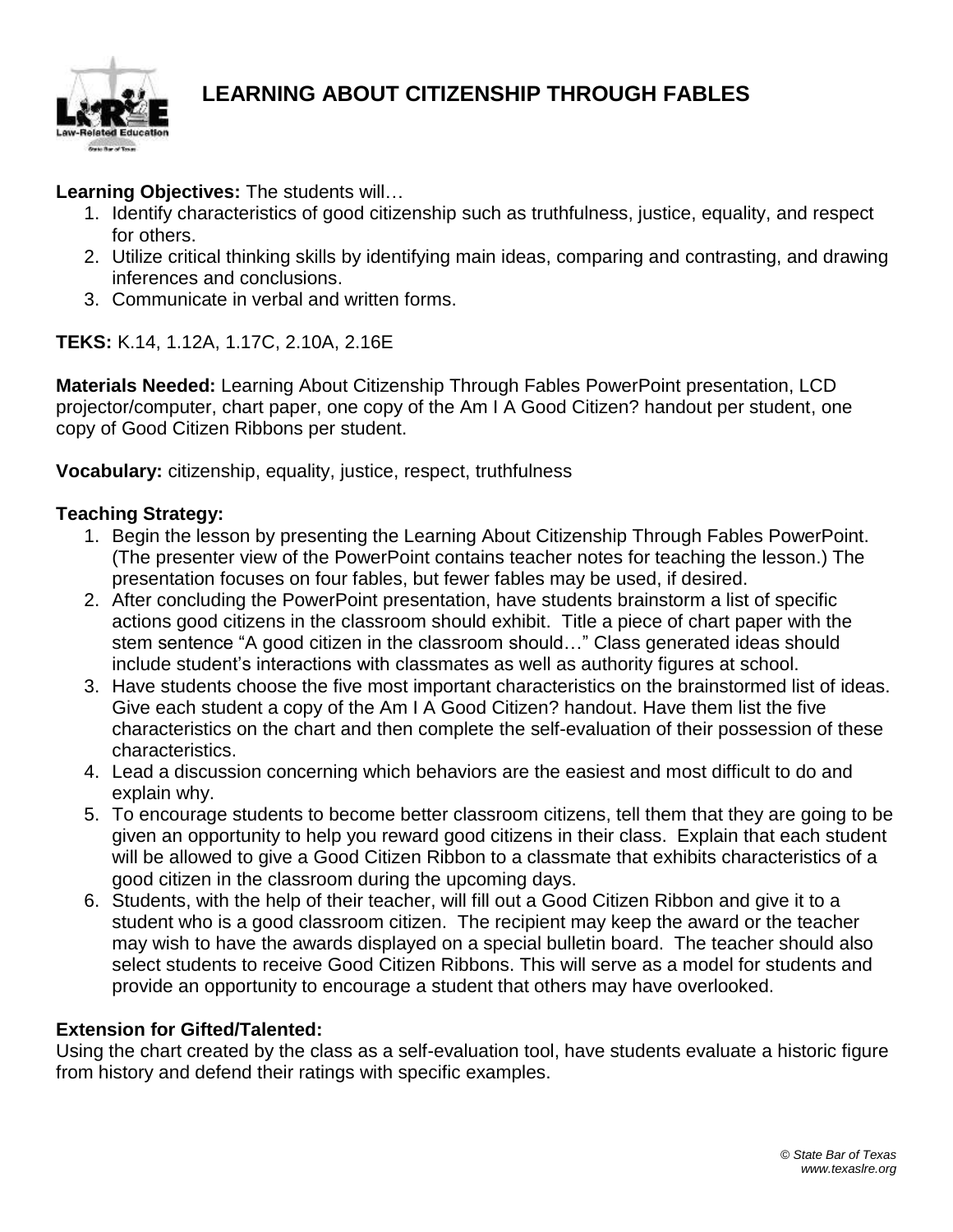## **AM I A GOOD CLASSROOM CITIZEN?**

Rate yourself on a scale of 1 to 4—Try to be honest.

 $1 =$  Never

- 2 = Sometimes
- 3 = Many Times
- $4 =$  Always

|                         | <b>Characteristics</b> | Rating |
|-------------------------|------------------------|--------|
| $\overline{\mathbf{1}}$ |                        |        |
| 2.                      |                        |        |
| 3.                      |                        |        |
| 4.                      |                        |        |
| 5                       |                        |        |